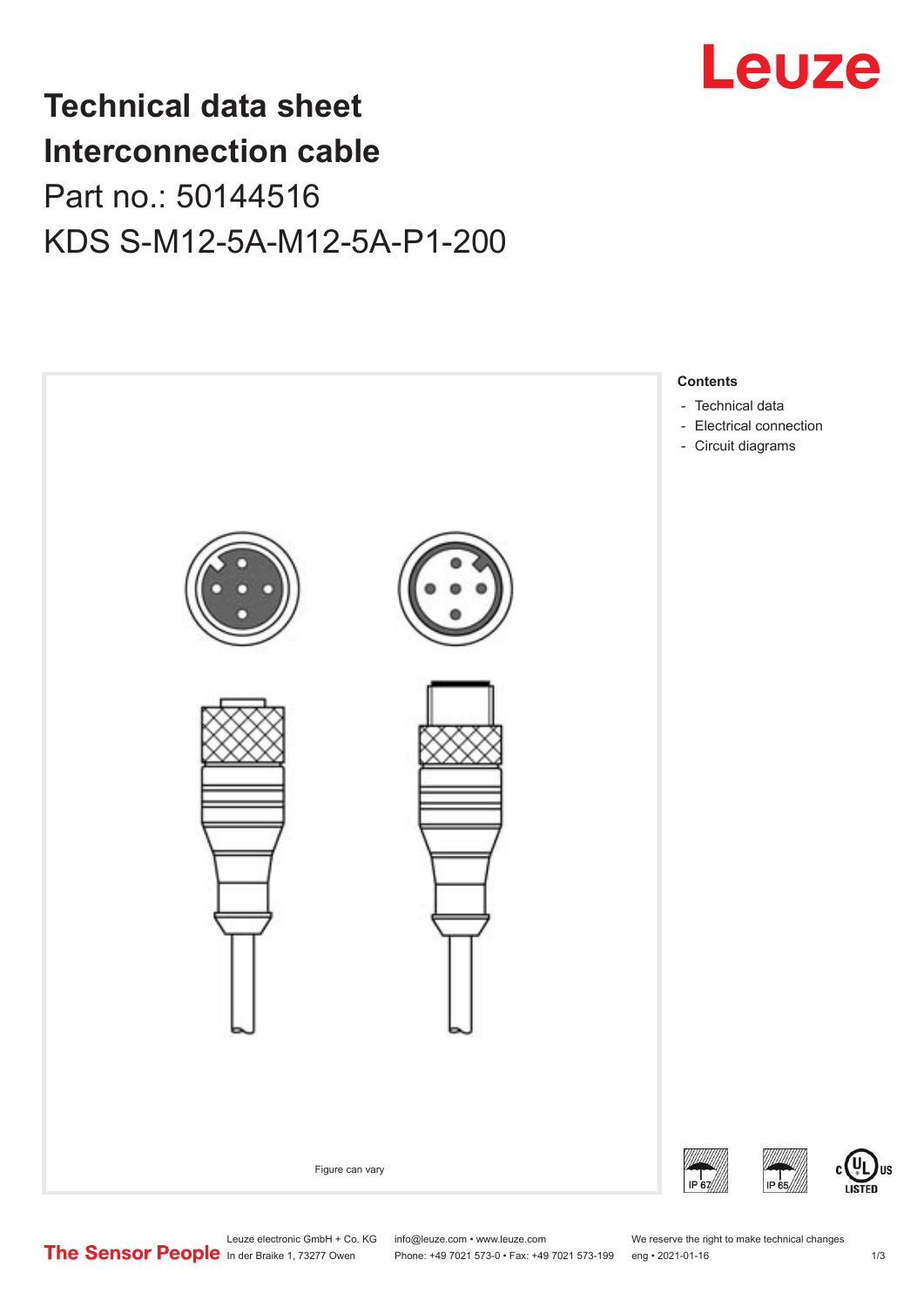## <span id="page-1-0"></span>**Technical data**

#### **Connection**

| <b>Connection 1</b>               |                                                                                                                                                                                                                                |
|-----------------------------------|--------------------------------------------------------------------------------------------------------------------------------------------------------------------------------------------------------------------------------|
| <b>Type of connection</b>         | Connector                                                                                                                                                                                                                      |
| <b>Thread size</b>                | M12                                                                                                                                                                                                                            |
| <b>Type</b>                       | Female                                                                                                                                                                                                                         |
| No. of pins                       | 5-pin                                                                                                                                                                                                                          |
| <b>Encoding</b>                   | A-coded                                                                                                                                                                                                                        |
| Version                           | Axial                                                                                                                                                                                                                          |
| <b>Connection 2</b>               |                                                                                                                                                                                                                                |
| <b>Type of connection</b>         | Connector                                                                                                                                                                                                                      |
| <b>Thread size</b>                | M12                                                                                                                                                                                                                            |
| <b>Type</b>                       | Male                                                                                                                                                                                                                           |
| No. of pins                       | 5-pin                                                                                                                                                                                                                          |
| Encoding                          | A-coded                                                                                                                                                                                                                        |
| Version                           | Axial                                                                                                                                                                                                                          |
| Cable properties                  |                                                                                                                                                                                                                                |
| <b>Number of conductors</b>       | 5 Piece(s)                                                                                                                                                                                                                     |
| Wire cross section                | $0.34 \, \text{mm}^2$                                                                                                                                                                                                          |
| <b>AWG</b>                        | 22                                                                                                                                                                                                                             |
| Sheathing color                   | <b>Black</b>                                                                                                                                                                                                                   |
| <b>Shielded</b>                   | Yes                                                                                                                                                                                                                            |
| Silicone-free                     | Yes                                                                                                                                                                                                                            |
| Cable design                      | Interconnection cable                                                                                                                                                                                                          |
| Cable diameter (external)         | 5.6 mm                                                                                                                                                                                                                         |
| Cable length                      | 20,000 mm                                                                                                                                                                                                                      |
| <b>Sheathing material</b>         | <b>PUR</b>                                                                                                                                                                                                                     |
| Wire insulation                   | <b>PUR</b>                                                                                                                                                                                                                     |
| <b>Traverse rate</b>              | Max. 3.3 m/s with horiz. traverse path of<br>5m and and max, acceleration of 5m/s <sup>2</sup>                                                                                                                                 |
| Suitability for drag chains       | Yes                                                                                                                                                                                                                            |
| Properties of the outer sheathing | Free of CFC, cadmium, silicone, halogen<br>and lead, matt, low-adhesion, abrasion-<br>resistant, easily machine-processable                                                                                                    |
| Resistance of the outer sheathing | Hydrolysis and microbe resistant, good<br>oil, gasoline and chemical resistance in<br>accordance with VDE 0472 part 803 test<br>B, flame retardant in accordance with UL<br>1581 VW1 / CSA FT1 / IEC 60332-1,<br>IEC 60332-2-2 |
| <b>Torsion suitability</b>        | $\pm 30^\circ$ / m (max. 2 mio. cycles with 35<br>cycles / min)                                                                                                                                                                |

#### **Mechanical data**

| <b>Width across flats</b>                                       | $13 \text{ mm}$          |
|-----------------------------------------------------------------|--------------------------|
| <b>Bending cycles</b>                                           | 5,000,000 Piece(s)       |
| Bending radius, flexible laying, min.                           | Min. 10 x cable diameter |
| Bending radius, stationary laying, min. Min. 5 x cable diameter |                          |
| <b>Environmental data</b>                                       |                          |
|                                                                 |                          |
| Ambient temperature, operation,<br>flexible use                 | $-2580 °C$               |
| Ambient temperature, operation,<br>stationary use               | $-4080 °C$               |
| <b>Certifications</b>                                           |                          |
| Degree of protection                                            | IP 65                    |
|                                                                 | IP 67                    |
| <b>Certifications</b>                                           | c UL US                  |
|                                                                 |                          |
| <b>Classification</b>                                           |                          |
| <b>Customs tariff number</b>                                    | 85444290                 |
| eCl@ss 5.1.4                                                    | 27279201                 |
| eCl@ss 8.0                                                      | 27279218                 |
| eCl@ss 9.0                                                      | 27060311                 |
| eCl@ss 10.0                                                     | 27060311                 |
| eCl@ss 11.0                                                     | 27060311                 |
| <b>ETIM 5.0</b>                                                 | EC001855                 |
| <b>ETIM 6.0</b>                                                 | EC001855                 |
| <b>ETIM 7.0</b>                                                 | EC001855                 |

Leuze

## **Electrical connection**

#### **Connection 1**

| Type of connection | Connector       |
|--------------------|-----------------|
| <b>Thread size</b> | M <sub>12</sub> |
| Type               | Female          |
| No. of pins        | $5$ -pin        |
| Encoding           | A-coded         |
| Version            | Axial           |